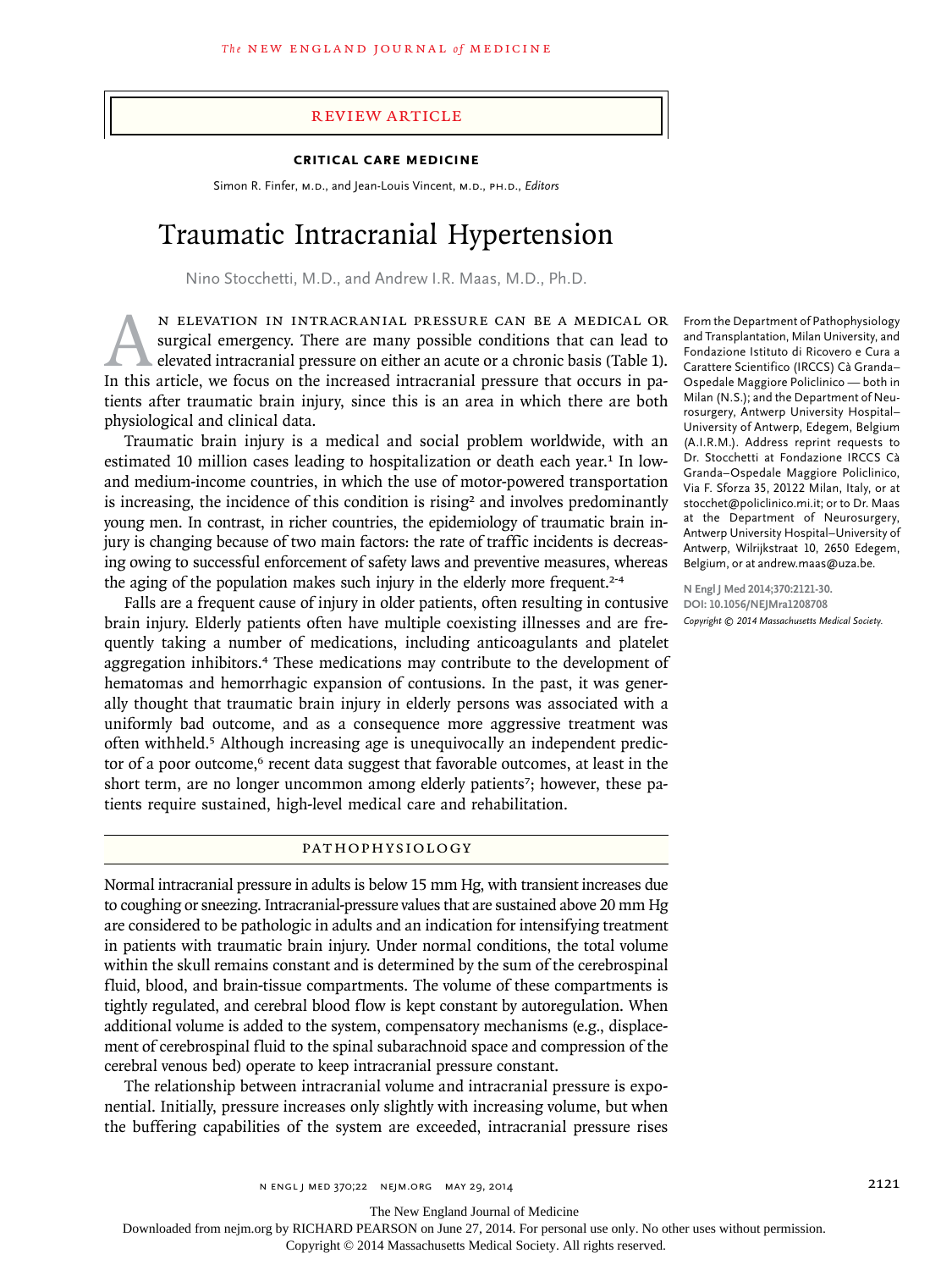| Table 1. Main Mechanisms Causing Increased Intracranial Pressure Associated with Common Medical Conditions.* |             |       |                |                                        |
|--------------------------------------------------------------------------------------------------------------|-------------|-------|----------------|----------------------------------------|
| Condition                                                                                                    | Mass Effect | Edema | Vasodilatation | <b>Disturbed</b><br>Circulation of CSF |
| Traumatic brain injury                                                                                       | $+$         | $+$   | $^{+}$         |                                        |
| Subarachnoid hemorrhage                                                                                      | $+$         | $+$   |                | $^{++}$                                |
| Cerebral venous thrombosis                                                                                   |             | $+$   |                | $++$                                   |
| Anoxic-ischemic encephalopathy                                                                               |             | $+$   |                |                                        |
| <b>Brain tumor</b>                                                                                           | $^{+}$      | $+$   |                |                                        |
| Brain infarction after acute occlusion<br>of middle cerebral artery                                          |             | $+$   |                |                                        |
| Spontaneous intracerebral hematoma                                                                           | $+$         | $+$   |                |                                        |
| Abscess                                                                                                      | $+$         | $+$   |                |                                        |
| Meningitis                                                                                                   |             | $+$   |                |                                        |
| Idiopathic intracranial hypertension                                                                         |             |       |                | $^{+2}$                                |
| Acute liver encephalopathy                                                                                   |             | $+$   | $^{+}$         |                                        |
| Acute hypoosmolar syndromes                                                                                  |             | $+$   |                |                                        |
| Hypertensive encephalopathy                                                                                  |             | $+$   |                |                                        |
| Reye's syndrome                                                                                              |             |       | $+$            |                                        |
| Craniosynostosis <sup>+</sup>                                                                                |             |       |                |                                        |

\* A single plus sign indicates that the mechanism is relevant, and two plus signs indicate that the mechanism is particularly relevant. The question mark indicates that the mechanism has not been clearly identified. CSF denotes cerebrospinal fluid.

† Craniosynostosis is associated with inadequate skull growth.

steeply. This explains the rapid deterioration that is frequently seen in patients with a traumatic intracranial hematoma.

Both intracranial and systemic events contribute to increased intracranial pressure after traumatic brain injury (Table 2). In the first hours after trauma, expansion of hematomas is the main threat,<sup>8</sup> whereas in the following days, other mechanisms, including water accumulation, disrupted autoregulation, ischemia, and contusion expansion, lead to further increases in intracranial pressure.

The direct consequences of increased intracranial pressure on the brain can be broadly differentiated as mechanical or vascular. When a mass lesion develops, a pressure gradient originating from this area will cause distortion of brain tissue, midline shift, and displacement of the brain tissue in a medial or caudal direction (herniation) (Fig. 1). Herniation is a medical emergency, requiring prompt treatment to prevent irreversible and often fatal damage to the brain stem.

Vascular effects of increased intracranial pressure are caused by impaired cerebral perfusion pressure, which is defined as the mean arterial

blood pressure minus the intracranial pressure. The cerebral perfusion pressure is the driving force behind cerebral blood flow, but levels that are required for adequate flow vary among patients. As the cerebral perfusion pressure decreases, cerebral blood flow may become insufficient for adequate brain-tissue perfusion and oxygenation.9,10 Ischemia will induce further cytotoxic edema and result in even higher intracranial pressure. Adverse effects of increased intracranial pressure and low cerebral perfusion pressure on mortality and long-term outcome have been documented in many studies.<sup>11-13</sup> These insights, while providing a clear motivation for the monitoring and treatment of raised intracranial pressure, illustrate the complex interactions among pressure, flow, and metabolism.

#### MONITORING OF Intracranial Pressure

The practice of continuous monitoring of intracranial pressure started with the pioneering work of Guillaume and Janny in France<sup>14</sup> and

2122 **N ENGL | MED 370;22 NEIM.ORG MAY 29, 2014** 

The New England Journal of Medicine

Downloaded from nejm.org by RICHARD PEARSON on June 27, 2014. For personal use only. No other uses without permission.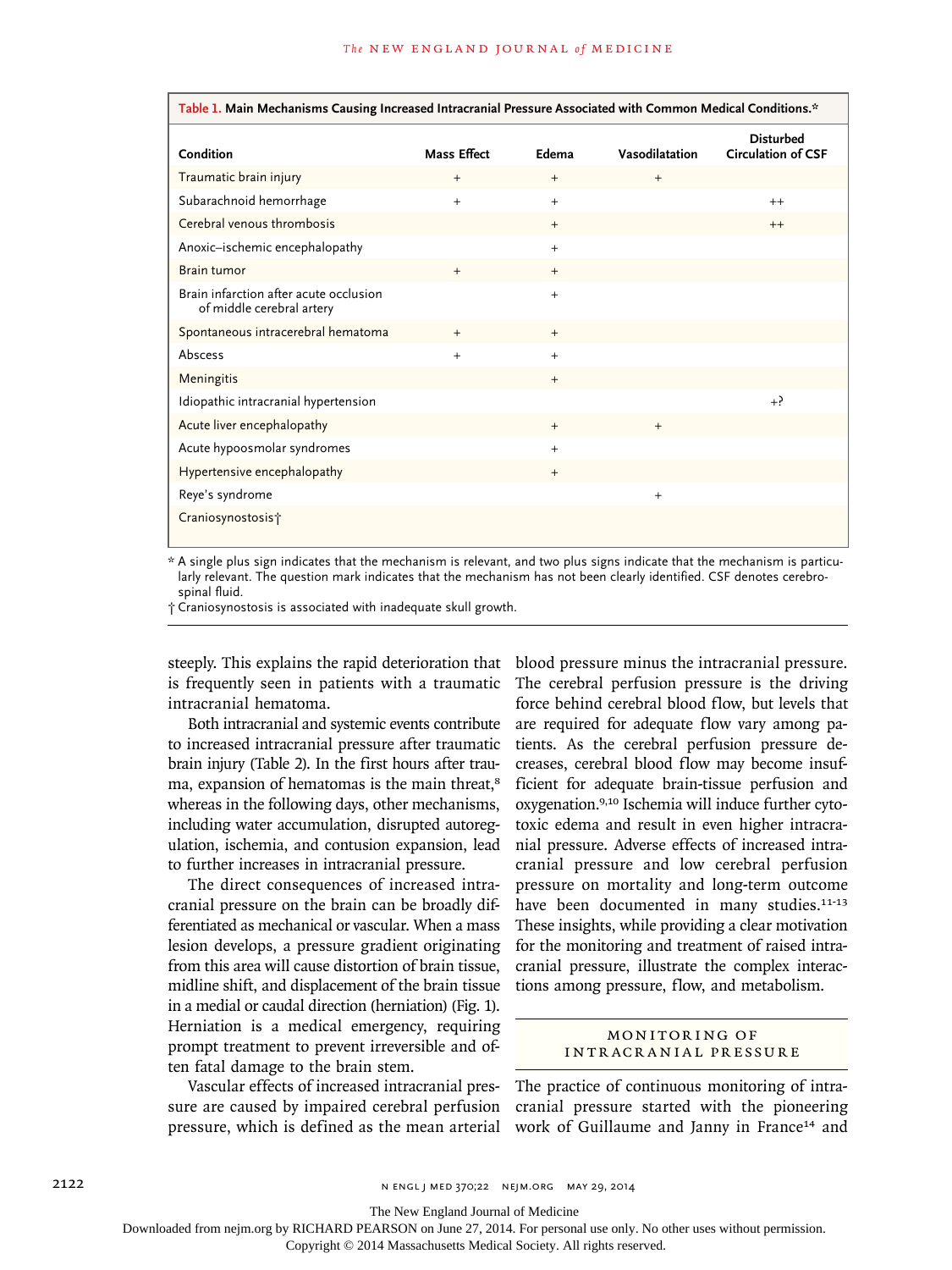Lundberg in Sweden.<sup>15</sup> A catheter, usually referred to as an external ventricular drain, was placed in the lateral ventricle and connected, through a fluid-filled system, to a transducer. This method is still considered the standard of care for the measurement of intracranial pressure. Noninvasive monitors of intracranial pressure currently have insufficient validation for clinical practice, but other invasive methods (e.g., intraparenchymal probes, microstrain gauge transducers, and fiberoptic catheters) are gaining in popularity because of their ease of use.<sup>16</sup> These techniques, however, do not allow for drainage of cerebrospinal fluid, which removes an effective means of reducing intracranial pressure. Catheters may also be placed in the subdural space (e.g., after evacuation of an epidural or subdural hematoma); such techniques permit monitoring of intracranial pressure, but they do not permit drainage of cerebrospinal fluid, and measurements are less reliable than those obtained with an external ventricular drain.

International guidelines recommend the monitoring of intracranial pressure in all patients with survivable severe traumatic brain injury and abnormalities on computed tomography (CT) obtained at the time of admission,<sup>17,18</sup> as well as in selected patients (e.g., those who are over the age of 40 years with hypotension or abnormal flexion or extension in response to pain) with a normal CT scan. The insertion of intracranial catheters carries risks of hemorrhage and infection. Ventricular catheters, with deeper brain penetration, are more risky. Reported rates of hemorrhage are variable (1 to 7% for ventricular catheters; less than that for intraparenchymal probes),19,20 and only rarely do such hemorrhages require surgical evacuation.18 Placement of an intracerebral catheter is relatively contraindicated in patients with coagulopathy (i.e., increased prothrombin time, partial thromboplastin time, or international normalized ratio or a platelet count of <100,000 per microliter).<sup>21</sup> Routine cultures of catheter tips of external ventricular drains may reveal bacterial colonization, but fortunately the rate of invasive infection is lower than that of colonization.22 The risk of infection is higher with ventricular catheters than with parenchymal probes, with reported rates of infection ranging from 1 to 27%. Risk factors include longer duration of monitoring, the presence of an open skull fracture with leakage of cerebrospinal fluid, and leakage around the ventriculostomy site.<sup>22,23</sup>

#### **TREATMENT**

Guidelines advocate the early treatment of increased intracranial pressure, since increased severity and longer duration of raised intracranial pressure are associated with a poor outcome.11,12 The accepted threshold for treatment is an intracranial pressure of 20 mm Hg. In all patients with increased intracranial pressure, a repeat CT scan should be considered to exclude surgically treatable lesions. Before initiating therapy to reduce increased intracranial pressure, practitioners need to exclude erroneous measurements and systemic causes that can be

| in Traumatic Brain Injury.                                                 |                                                            |  |  |  |
|----------------------------------------------------------------------------|------------------------------------------------------------|--|--|--|
| Variable                                                                   | Possible Therapeutic Approach                              |  |  |  |
| Intracranial cause                                                         |                                                            |  |  |  |
| Hematoma                                                                   | Surgical evacuation, decompres-<br>sive craniectomy        |  |  |  |
| Epidural                                                                   |                                                            |  |  |  |
| Acute subdural                                                             |                                                            |  |  |  |
| Intracerebral                                                              |                                                            |  |  |  |
| Contusion                                                                  | Surgical evacuation, decompres-<br>sive craniectomy        |  |  |  |
| Disturbance in cerebrospinal fluid                                         | Drainage of cerebrospinal fluid                            |  |  |  |
| With ventricular enlargement                                               |                                                            |  |  |  |
| Without ventricular enlargement                                            |                                                            |  |  |  |
| Edema                                                                      | Hyperosmolar fluids, decom-<br>pressive craniectomy        |  |  |  |
| Cytotoxic (intracellular)                                                  |                                                            |  |  |  |
| Vasogenic (extracellular)                                                  |                                                            |  |  |  |
| Vasodilatation (increased intravascular<br>blood volume, causing swelling) | Mild hyperventilation, barbiturates                        |  |  |  |
| Seizures                                                                   | Antiepileptic medication                                   |  |  |  |
| <b>Extracranial cause</b>                                                  |                                                            |  |  |  |
| Airway obstruction                                                         | Airway clearance, possible tracheal<br>intubation          |  |  |  |
| Hypoxemia                                                                  | Oxygenation and ventilation                                |  |  |  |
| Hypercarbia                                                                | Ventilation                                                |  |  |  |
| Hypertension associated with pain                                          | Analgesia and sedation                                     |  |  |  |
| Coughing or straining                                                      | Sedation, paralysis                                        |  |  |  |
| Jugular venous obstruction (pneumo-<br>thorax, neck compression)           | Draining of pneumothorax, correc-<br>tion of neck position |  |  |  |
| Abdominal distention                                                       | Nasogastric tube                                           |  |  |  |
| Fever                                                                      | Antipyretic drugs                                          |  |  |  |
| Hypoosmolarity                                                             | Hyperosmolar fluids                                        |  |  |  |

# **Table 2. Causes of and Possible Therapies for Increased Intracranial Pressure**

n engl j med 370;22 nejm.org may 29, 2014 2123

The New England Journal of Medicine

Downloaded from nejm.org by RICHARD PEARSON on June 27, 2014. For personal use only. No other uses without permission.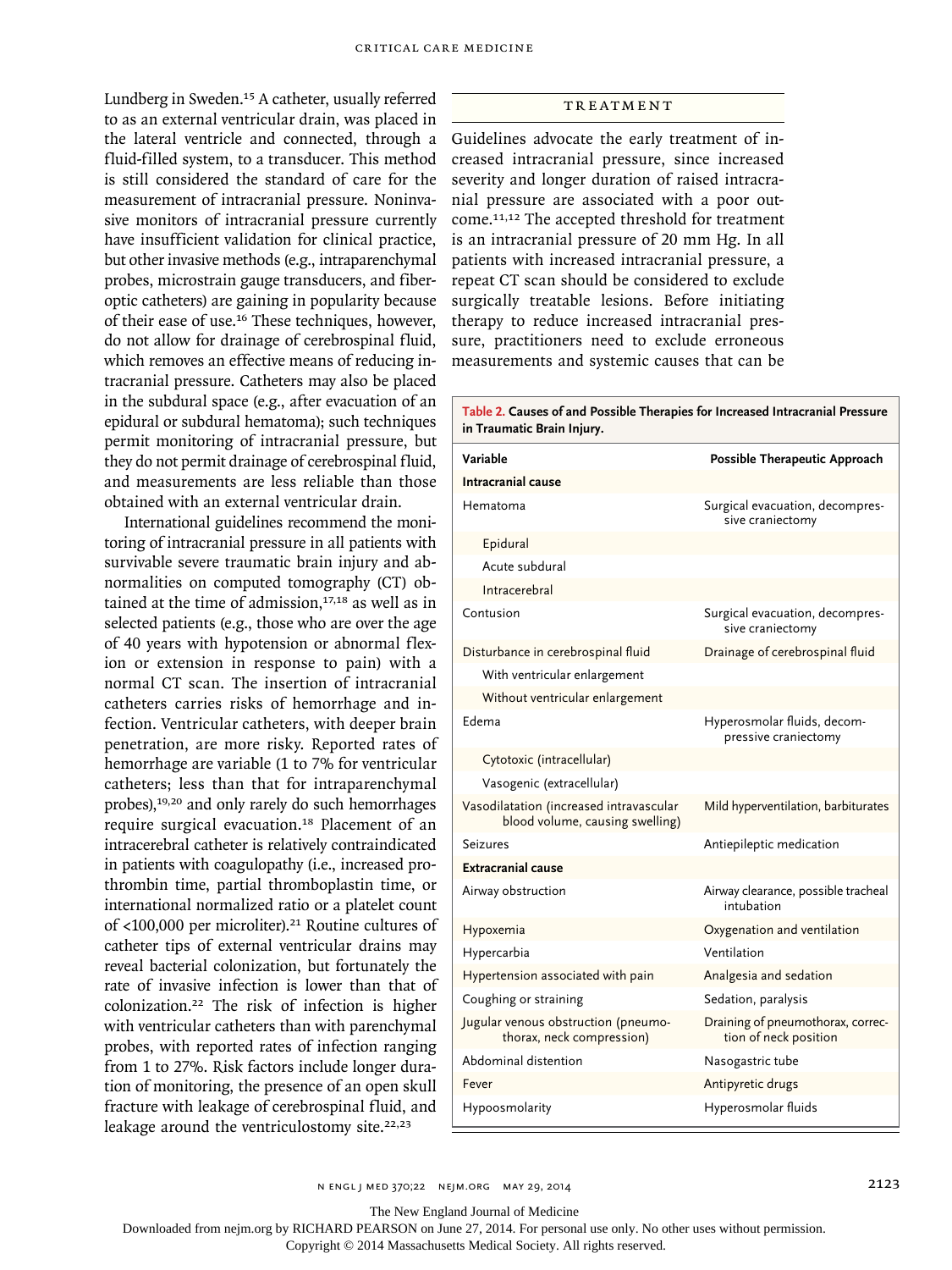

The New England Journal of Medicine

Downloaded from nejm.org by RICHARD PEARSON on June 27, 2014. For personal use only. No other uses without permission.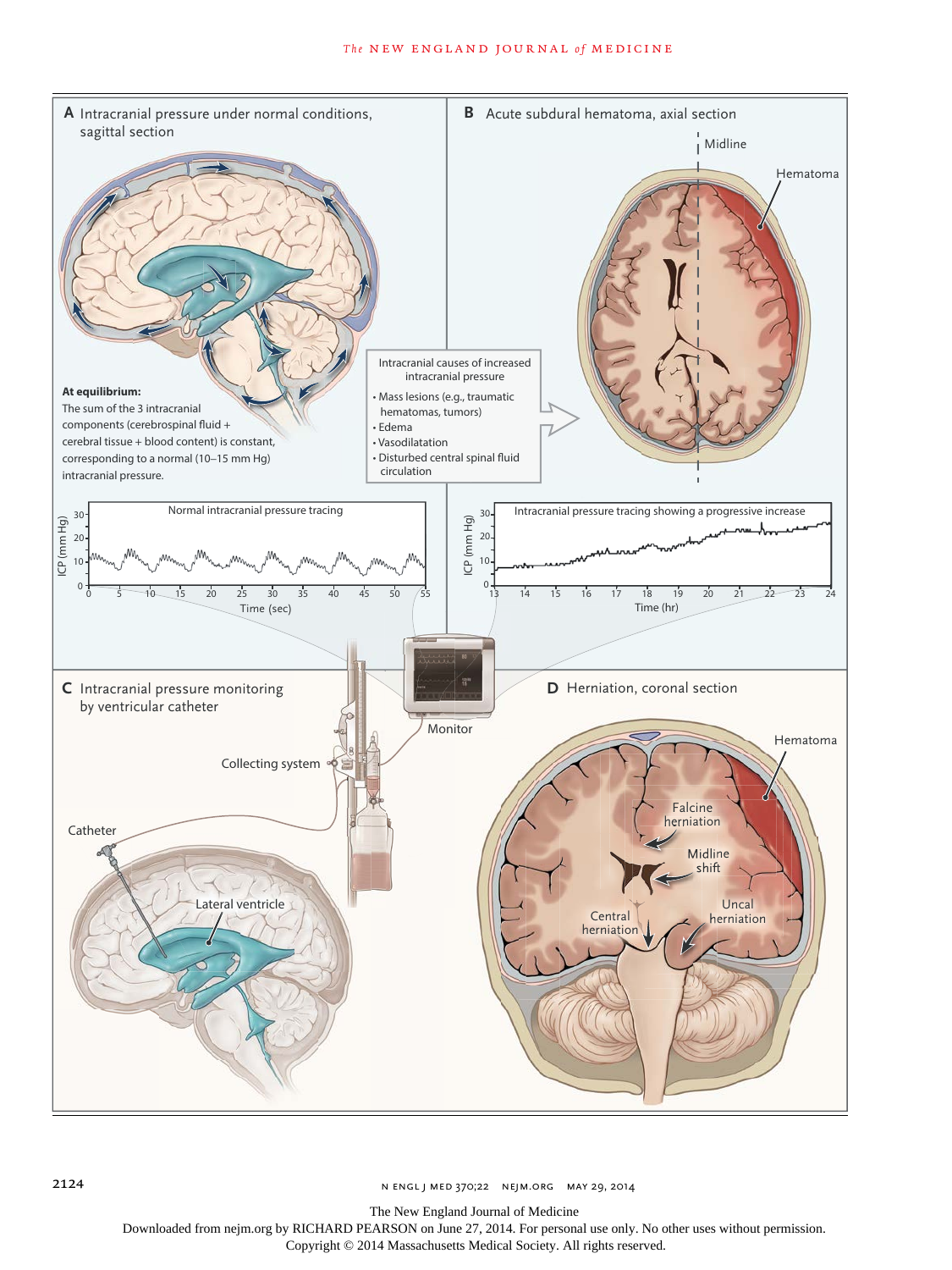#### **Figure 1 (facing page). Intracranial Pressure under Normal and Abnormal Conditions.**

Under normal conditions, the intracranial pressure (ICP) remains constant at 10 to 15 mm Hg, fluctuating with cardiac and respiratory cycles, as shown in the normal trace recording (Panel A). Since the cranium is a rigid container, the sum of the various intracranial volumes (brain tissue, cerebrospinal fluid, and blood) must remain constant. Cerebrospinal fluid is continuously formed and reabsorbed, with the circulation indicated by blue arrows. Several intracranial and systemic causes may alter the intracranial components and cause pathologic increases in intracranial pressure — for example, a traumatic left subdural hematoma that compresses the brain and shifts the lateral ventricles to the right, as shown on computed tomography (Panel B). The hematoma volume cannot be compensated by buffering systems, and there is a corresponding increase in intracranial pressure, which can be recorded through a catheter inserted in a lateral ventricle (also allowing the withdrawal of cerebrospinal fluid) (Panel C). The catheter is connected to a collecting system, to which cerebrospinal fluid can be drained, and to a monitor, where the trace recording of intracranial pressure is displayed. Intracranial hypertension may cause compression and displacement of the cerebral tissue from areas of higher pressure toward areas of lower resistance (Panel D). Brain herniation occurs in three main ways. First, a hemisphere is displaced medially against the falx, resulting in falcine herniation. Second, a monolateral pressure gradient pushes the medial edge of the temporal lobe (uncus) through the tentorial foramen, resulting in uncal herniation. In this syndrome, the third cranial nerve and the posterior cerebral artery are compressed, causing unilateral pupillary dilation, a lack of reactivity to light, and infarction. The brain stem is distorted and compressed, with early impairment of consciousness. Third, a bilateral, homogeneous increase in intracranial pressure in the supratentorial space displaces the brain downward through the tentorial foramen, resulting in central transtentorial herniation. The brain stem is compressed and displaced downward without signs of lateralization and with bilateral pupillary abnormalities.

rapidly corrected. A practical algorithm is presented in Figure 2.

#### **Medical Therapy**

During the past 10 years, management of increased intracranial pressure has evolved toward standardized strategies that use a "staircase" approach with an escalating treatment intensity resulting from vasodilatation, making maintenance (Fig. 3).24,25 Sedation and analgesia are used to treat pain and agitation<sup>26</sup> and to prevent arterial hypertension and patient–ventilator dyssynchrony. Sedation increases the risk of arterial hypotension



of normovolemia a prerequisite. An additional advantage of sedation is to minimize the risk of seizures.<sup>27,28</sup>

Hyperosmolar agents reduce brain volume

n engl j med 370;22 nejm.org may 29, 2014 2125

The New England Journal of Medicine

Downloaded from nejm.org by RICHARD PEARSON on June 27, 2014. For personal use only. No other uses without permission.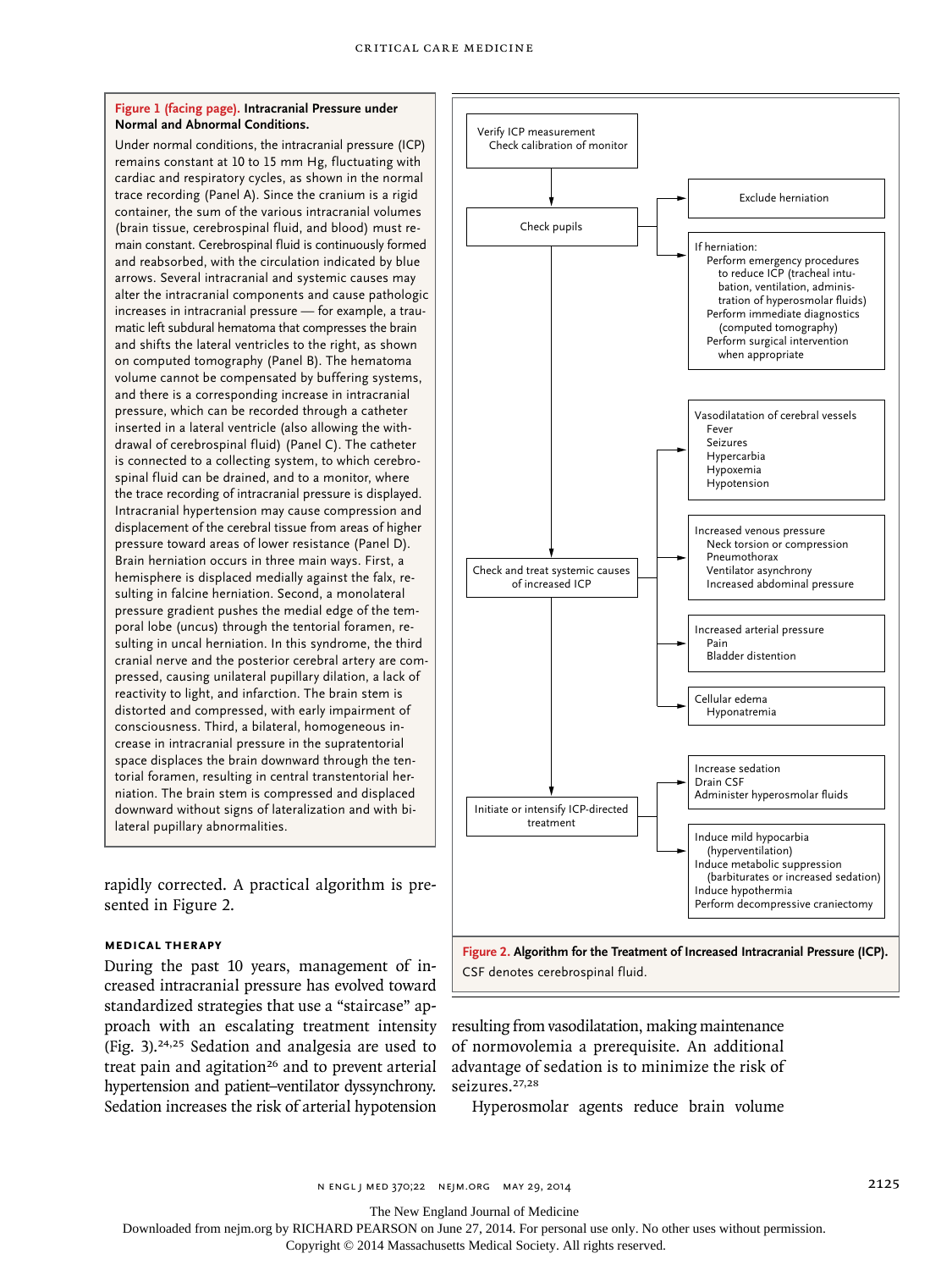

#### **Figure 3. Staircase Approach to the Treatment of Increased Intracranial Pressure.**

ī

The level of therapy in patients with raised intracranial pressure is increased step by step, with more aggressive interventions when there is no response. The sequence of interventions may vary among different institutions; every intervention is associated with adverse effects. Shown are the levels of evidence that underpin various approaches to treatment. Levels of evidence are based on the criteria for classification of evidence, as used in international guidelines.<sup>24</sup> The revised guidelines for the management of severe traumatic brain injury and the surgical guidelines for the management of such injury do not contain any evidence on ventricular drainage of cerebrospinal fluid (CSF) or the use of decompressive craniectomy. Level I evidence<sup>25</sup> shows that decompressive craniectomy is effective in reducing intracranial pressure but may worsen the long-term outcome and is associated with several complications. Among them is the syndrome of the trephined, in which a sunken skull flap develops with a (poorly understood) neurologic deterioration.

> and intracranial pressure through multiple mechanisms. In the first minutes of infusion, mannitol and hypertonic saline expand the plasma volume, decrease blood viscosity, and reduce the cerebral blood volume.29 Once plasma osmolarity increases, a gradient across the blood–brain barrier is established, and water is extracted from the brain. This effect may last for up to several hours, until the osmotic equilibrium is reestablished. The integrity of the blood–brain barrier is a prerequisite for the efficacy of hyperosmolar agents. Mannitol is an osmotic diuretic and may cause dehydration and hypovolemia. Hypertonic saline may cause abrupt increases in the sodium

plasma concentration. Comparisons between mannitol and hypertonic saline for the treatment of increased intracranial pressure have not shown a clear superiority of one option over the other.<sup>29</sup>

Induced arterial blood hypocarbia (hyperventilation) reduces intracranial pressure at the expense of decreasing cerebral blood flow as a result of vasoconstriction.30 Hyperventilation carries a serious risk of cerebral ischemia. For this reason, current guidelines recommend additional monitoring for cerebral ischemia (e.g., by the monitoring of oxygen saturation in the jugular bulb and of brain-tissue oxygenation) when hyperventilation is used.<sup>31</sup>

The New England Journal of Medicine

Downloaded from nejm.org by RICHARD PEARSON on June 27, 2014. For personal use only. No other uses without permission.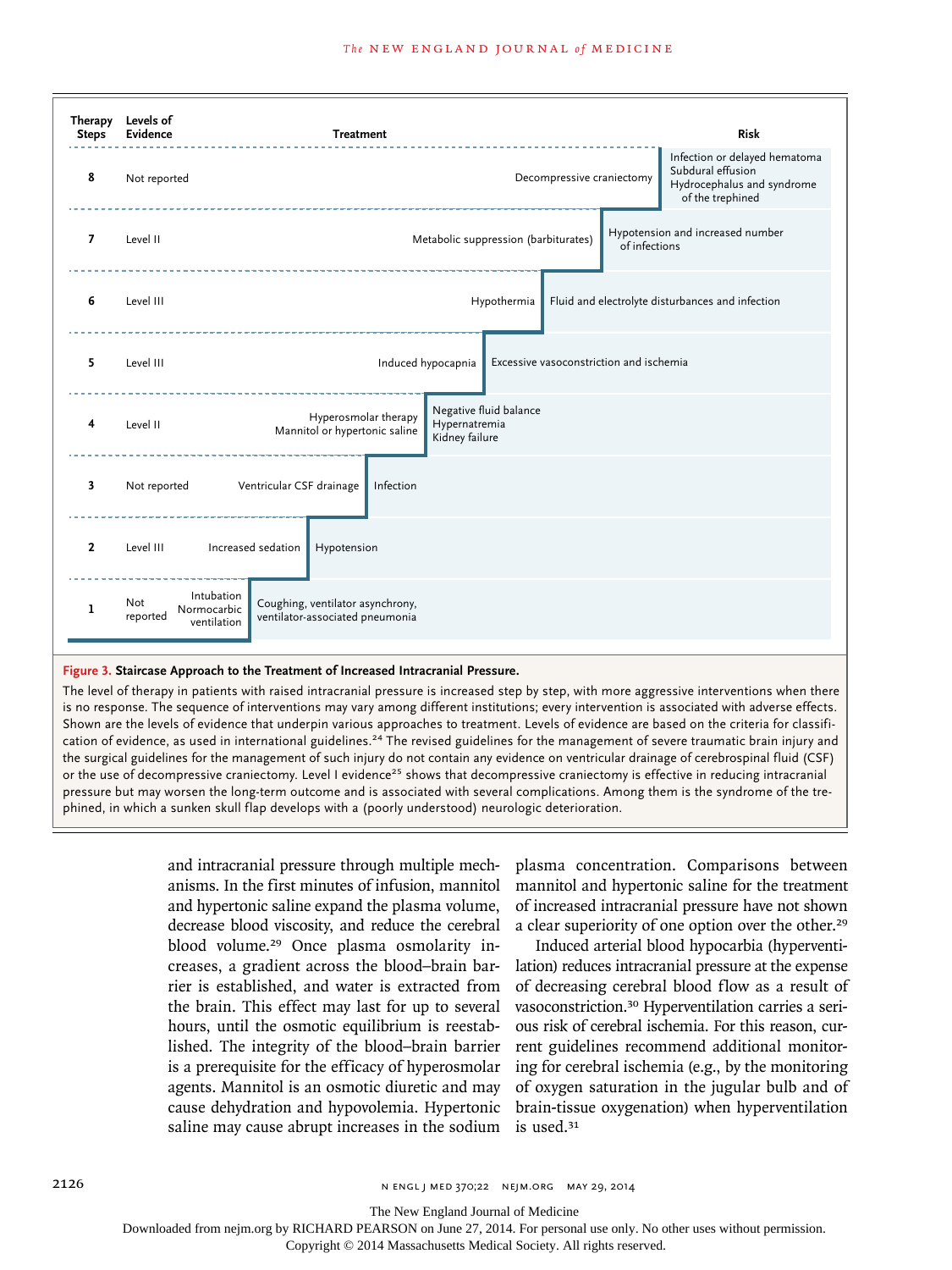Barbiturates depress the cerebral metabolism and reduce cerebral blood flow, causing a proportional decrease in cerebral blood volume and a decrease in intracranial pressure. Initial enthusiasm for barbiturate therapy has been tempered by the recognition of serious side effects, including cardiac depression, arterial hypotension, and an increased risk of infection.32 The administration of barbiturates is generally reserved for refractory intracranial hypertension, after other therapies have been tried and have failed.<sup>12</sup>

Mild hypothermia (32 to 34°C) is effective in decreasing intracranial pressure,<sup>33</sup> but studies on the clinical benefit are contradictory, and current evidence does not support its general use in patients with traumatic brain injury.34,35 The effects of hypothermia are complex, and adverse effects are a particular problem in patients with traumatic brain injury who may require cooling for many days to control refractory intracranial hypertension.

#### **Surgical Therapy**

The surgical therapy of raised intracranial pressure includes the evacuation of mass lesions, drainage of cerebrospinal fluid, and decompressive craniectomy. Rapid detection and timely evacuation of an intracranial hematoma is a cornerstone in the management of traumatic brain injury. Guidelines on the surgical management of epidural or acute subdural hemorrhage and of brain contusions have been published, but all of them are based on class III evidence and are heavily focused on volumetric criteria.36 However, the surgical evacuation of an intracerebral or subdural hematoma may be motivated not only by volume or mass effect but also by mitigation of a toxic effect. In a study of experimental rodent models of cerebral contusions, Tanaka et al.<sup>37</sup> found metabolic disturbances, with a massive increase in the production of excitatory amino acids and subsequent ischemic damage, in the cortex underlying blood clots. Possible benefits of surgical excision in the clinical situation are suggested by an analysis of 182 patients with cerebral contusions registered in the Japan Neurotrauma Databank.<sup>38</sup> Currently, there are no data from randomized, controlled trials to support this approach.

Drainage of cerebrospinal fluid is a simple and effective approach to reducing increased intracranial pressure. During withdrawal of cerebrospinal fluid, the pressure reading is determined more by the outflow pressure than by actual brain pressure, so that accurate monitoring of intracranial pressure is not possible with continuous drainage of cerebrospinal fluid.39 New ventricular catheters, including those with a miniature pressure transducer at the tip, may offer more accurate reading during drainage but at a higher monetary cost. Intermittent drainage when the intracranial pressure exceeds 20 mm Hg should be performed against a pressure gradient of approximately 10 cm of water. Drainage of cerebrospinal fluid through lumbar catheters is not recommended in patients with increased intracranial pressure because of the risk of herniation.<sup>40</sup>

Much interest has focused on decompressive craniectomy. The concept of decompressive craniectomy is to provide a larger reserve to compensate for increased intracranial volume. The actual volume that is gained depends on the diameter of the craniectomy. The presumed benefits of decompressive craniectomy have been challenged by the results of the Decompressive Craniectomy (DECRA) trial.25 In this study, which compared decompressive craniectomy performed within 72 hours after traumatic brain injury with maximal medical therapy in patients with diffuse brain injury whose intracranial pressure exceeded 20 mm Hg for 15 minutes or longer in a 1-hour period, mortality was similar in the two groups. However, the rate of unfavorable neurologic outcomes was significantly higher among patients undergoing decompressive craniectomy. After adjustment for baseline data, such as the reactivity of pupils, the between-group difference in outcome was not significant. The generalizability of these results is limited because of the highly selected patient population and because the study examined the effect only in patients with diffuse injuries.

Decompressive craniectomy is not without risk, and adverse effects are common.<sup>41</sup> In the ongoing Randomized Evaluation of Surgery with Craniectomy for Uncontrollable Elevation of Intracranial Pressure (RESCUEicp) study (Current Controlled Trials number, ISRCTN66202560),<sup>42</sup> which is comparing medical therapy with decompressive craniectomy, patients with a sustained elevation in intracranial pressure (>25 mm Hg for more than 1 hour and up to 12 hours) that is resistant to initial medical therapy are randomly assigned to undergo surgery or intensive medical therapy, including the use of barbiturates. The results of this trial will

The New England Journal of Medicine

Downloaded from nejm.org by RICHARD PEARSON on June 27, 2014. For personal use only. No other uses without permission.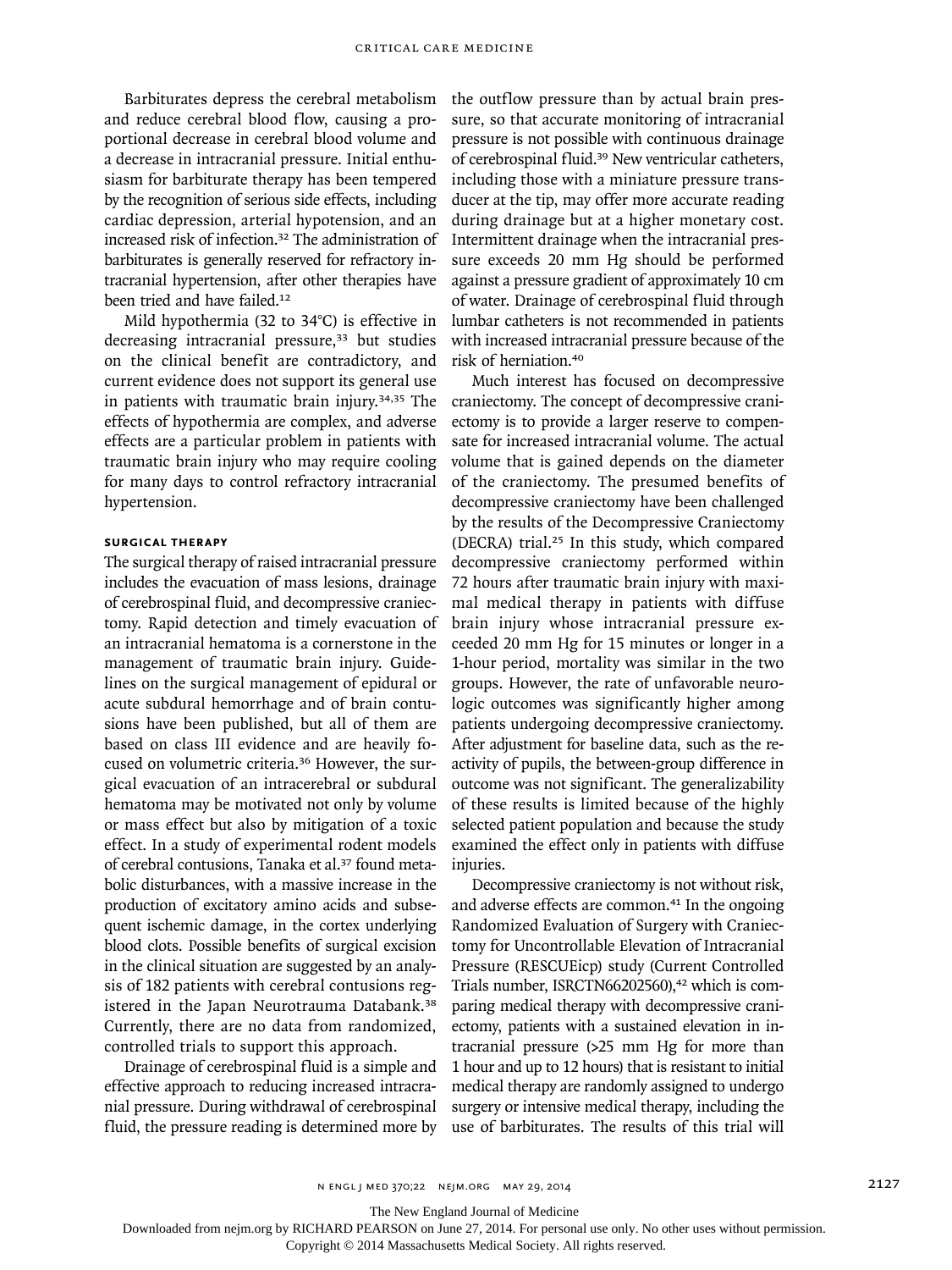provide further evidence to define the role of decompressive craniectomy in traumatic brain injury.

# Rethinking of Monitoring

Despite the strong motivational reasons for monitoring intracranial pressure, the concept of such monitoring in patients with traumatic brain injury has been challenged. In a comparison of two approaches to the monitoring of patients with traumatic brain injury at two Dutch centers one that used frequent monitoring of intracranial pressure and the other that did not use such monitoring — patients in the two institutions who survived beyond 24 hours after injury had similar outcomes at 1 year.<sup>43</sup> On the basis of a large trauma database, Shafi et al.<sup>44</sup> found an association between monitoring of intracranial pressure and a worse outcome. The two studies have substantial methodologic limitations because of study design, selection bias, and inadequate adjustment for confounders. In contrast to these trials, two other studies — one a historical comparison45 and the other an analysis of a large database46 — show a reduced rate of death associated with monitoring of intracranial pressure.

Chesnut et al.<sup>47</sup> recently reported the results of a clinical trial aimed at determining the potential benefit of monitoring intracranial pressure. Patients with severe traumatic brain injury were randomly assigned to a therapeutic protocol driven by monitoring of intracranial pressure or to a therapy that was determined on the basis of clinical and radiologic findings. No significant between-group difference in outcome was shown. Although the study provided the first randomized comparison of the treatment of patients with traumatic brain injury with or without monitoring of intracranial pressure, we do not consider the findings to be conclusive evidence against the use of such monitoring. Conceptually, any improvement in outcome must result from differences in treatment as a result of monitoring of intracranial pressure and not from the monitoring alone. The question then becomes how the monitoring influenced treatment, a question that is difficult to answer since the two groups received aggressive therapy to lower the intracranial pressure. It is also likely that the trial had an inadequate sample size. In clinical practice, at most 50 to 60% of patients with traumatic brain injury who are undergoing

monitoring of intracranial pressure have persistently increased intracranial pressure.12 In this trial, the median and mean percentages of recordings of intracranial pressure that were 20 mm Hg or higher were only 7% and 20%, respectively. This low incidence confounds sample-size calculations and probably renders the trial underpowered.

A major asset of the study by Chesnut et al. is that it forms an incentive to rethink our concepts of the monitoring of intracranial pressure and the treatment of intracranial hypertension. The main intent of such monitoring is to better target early and specific therapy to the patients who may benefit most while not exposing others to unnecessary risks. This intent is in line with the concept that improved disease characterization will facilitate targeted management and individualized approaches.<sup>48</sup> Furthermore, we should recognize that current treatments that are initiated in response to intracranial hypertension are simplistic and often ill-focused. Current protocol-driven approaches use a "one size fits all," staircase approach with an escalating intensity of therapy, regardless of the underlying pathophysiological features. More individualized approaches may be preferable, but we are not yet able to identify specific causes of increased intracranial pressure with sufficient reliability. The only study in the literature reporting a targeted approach is based on findings in 17 patients.<sup>49</sup> Since the outcomes for patients with severe traumatic brain injury have not improved substantially during the past 20 to 30 years, developing and advocating a new approach may be considered to be long overdue.

### Conclusions

After traumatic injury, the brain is vulnerable to a range of threats that may be successfully treated if they are recognized promptly and therapy is started early. Among such threats is the rapid development of increased intracranial pressure, which is especially relevant, since it is associated with increased morbidity and mortality and is amenable to treatment. In the absence of evidence to the contrary, increased intracranial pressure should be detected and treated promptly (e.g., with surgical removal of intracranial hematomas) and, whenever possible, should be prevented with appropriate intensive care.

Currently, invasive monitoring is the only reli-

The New England Journal of Medicine

Downloaded from nejm.org by RICHARD PEARSON on June 27, 2014. For personal use only. No other uses without permission.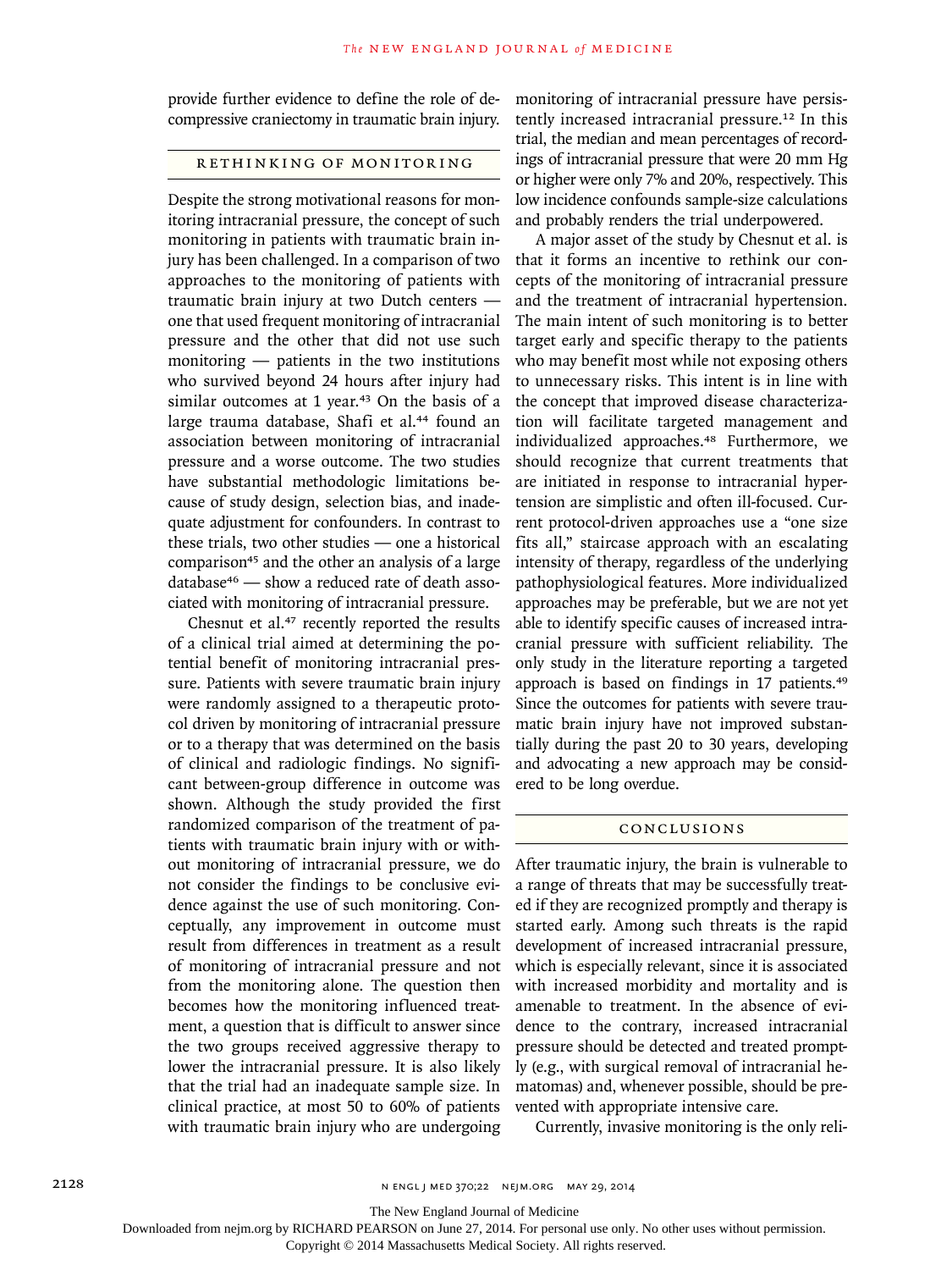able method for detecting and monitoring raised search will be needed to reduce the massive and intracranial pressure in daily practice. The technique is controversial, since it clearly carries risks and side effects and its usefulness has not been conclusively shown. Further uncertainty remains concerning specific medical and surgical therapies for intracranial hypertension. Ongoing trials<sup>42,50</sup> will provide important new data, but more re-

growing burden of traumatic brain injury.

Dr. Stocchetti reports receiving consulting fees from Orsan Medical Technologies and lecture fees from BHR Pharma; and Dr. Maas, receiving consulting fees through his institution from NeuroVive, Sanofi Aventis, and Shire. No other potential conflict of interest relevant to this article was reported.

Disclosure forms provided by the authors are available with the full text of this article at NEJM.org.

#### **References**

**1.** Langlois JA, Rutland-Brown W, Wald MM. The epidemiology and impact of traumatic brain injury: a brief overview. J Head Trauma Rehabil 2006;21:375-8.

**2.** Maas AI, Stocchetti N, Bullock R. Moderate and severe traumatic brain injury in adults. Lancet Neurol 2008;7:728-41.

**3.** Thompson HJ, McCormick WC, Kagan SH. Traumatic brain injury in older adults: epidemiology, outcomes, and future implications. J Am Geriatr Soc 2006;54:1590-5. **4.** Roozenbeek B, Maas AIR, Menon DK.

Changing patterns in the epidemiology of traumatic brain injury. Nat Rev Neurol 3013;9:231-6.

**5.** Teasdale G, Jennett B. Assessment and prognosis of coma after head injury. Acta Neurochir (Wien) 1976;34:45-55.

**6.** Mushkudiani NA, Engel DC, Steyerberg EW, et al. Prognostic value of demographic characteristics in traumatic brain injury: results from the IMPACT study. J Neurotrauma 2007;24:259-69.

**7.** Stocchetti N, Paternò R, Citerio G, Beretta L, Colombo A. Traumatic brain injury in an aging population. J Neurotrauma 2012;29:1119-25.

**8.** Zumkeller M, Behrmann R, Heissler HE, Dietz H. Computed tomographic criteria and survival rate for patients with acute subdural hematoma. Neurosurgery 1996;39:708-12.

**9.** Gopinath SP, Robertson CS, Contant CF, et al. Jugular venous desaturation and outcome after head injury. J Neurol Neurosurg Psychiatry 1994;57:717-23.

**10.** Nordström CH, Reinstrup P, Xu W, Gardenfors A, Ungerstedt U. Assessment of the lower limit for cerebral perfusion pressure in severe head injuries by bedside monitoring of regional energy metabolism. Anesthesiology 2003;98:809-14.

**11.** Marmarou A, Anderson RL, Ward JD, et al. Impact of ICP instability and hypotension on outcome in patients with severe head trauma. J Neurosurg 1991;75: Suppl:S59-S66.

**12.** Stocchetti N, Zanaboni C, Colombo A, et al. Refractory intracranial hypertension and "second-tier" therapies in traumatic brain injury. Intensive Care Med 2008;34: 461-7.

**13.** Vik A, Nag T, Fredriksli OA, et al. Relationship of "dose" of intracranial hypertension to outcome in severe traumatic brain injury. J Neurosurg 2008;109: 678-84.

**14.** Guillaume J, Janny P. Manométrie intracrânienne continue: intérêt de la méthode et premiers résultats. Rev Neurol (Paris) 1951;84:131-42.

**15.** Lundberg N. Continuous recording and control of ventricular fluid pressure in neurosurgical practice. Acta Psychiatr Scand Suppl 1960;36(149):1-193.

**16.** Brain Trauma Foundation, American Association of Neurological Surgeons (AANS), Congress of Neurological Surgeons (CNS), AANS/CNS Joint Section on Neurotrauma and Critical Care. Guidelines for the management of severe traumatic brain injury. VII. Intracranial pressure monitoring technology. J Neurotrauma 2007;24: Suppl 1:S45-S54.

**17.** *Idem.* Guidelines for the management of severe traumatic brain injury. VI. Indications for intracranial pressure monitoring. J Neurotrauma 2007;24:Suppl 1:S37-S44.

**18.** Maas AI, Dearden M, Teasdale GM, et al. EBIC-guidelines for management of severe head injury in adults: European Brain Injury Consortium. Acta Neurochir (Wien) 1997;139:286-94.

**19.** Bauer DF, Razdan SN, Bartolucci AA, Markert JM. Meta-analysis of hemorrhagic complications from ventriculostomy placement by neurosurgeons. Neurosurgery 2011; 69:255-60.

**20.** Poca MA, Sahuquillo J, Arribas M, Báguena M, Amorós S, Rubio E. Fiberoptic intraparenchymal brain pressure monitoring with the Camino V420 monitor: reflections on our experience in 163 severely head-injured patients. J Neurotrauma 2002; 19:439-48.

**21.** Slichter SJ. Evidence-based platelet transfusion guidelines. Hematology (Am Soc Hematol Educ Program) 2007:172-8. **22.** Brain Trauma Foundation, American Association of Neurological Surgeons (AANS), Congress of Neurological Surgeons (CNS), AANS/CNS Joint Section on Neurotrauma and Critical Care. Guidelines for the management of severe traumatic brain injury. IV. Infection prophylaxis. J Neurotrauma 2007;24:Suppl 1:S26-S31.

**23.** Rebuck JA, Murry KR, Rhoney DH, Michael DB, Coplin WM. Infection related to intracranial pressure monitors in adults: analysis of risk factors and antibiotic prophylaxis. J Neurol Neurosurg Psychiatry 2000;69:381-4.

**24.** Brain Trauma Foundation, American Association of Neurological Surgeons (AANS), Congress of Neurological Surgeons (CNS), AANS/CNS Joint Section on Neurotrauma and Critical Care. Guidelines for the management of severe traumatic brain injury. Methods. J Neurotrauma 2007; 24:Suppl 1:S3-S6.

**25.** Cooper DJ, Rosenfeld JV, Murray L, et al. Decompressive craniectomy in diffuse traumatic brain injury. N Engl J Med 2011;364:1493-502.

**26.** Brain Trauma Foundation, American Association of Neurological Surgeons (AANS), Congress of Neurological Surgeons (CNS), AANS/CNS Joint Section on Neurotrauma and Critical Care. Guidelines for the management of severe traumatic brain injury. XI. Anesthetics, analgesics, and sedatives. J Neurotrauma 2007;24: Suppl 1:S71-S76.

**27.** Vespa PM, Nuwer MR, Nenov V, et al. Increased incidence and impact of nonconvulsive and convulsive seizures after traumatic brain injury as detected by continuous electroencephalographic monitoring. J Neurosurg 1999;91:750-60.

**28.** Olivecrona M, Zetterlund B, Rodling-Wahlström M, Naredi S, Koskinen LO. Absence of electroencephalographic seizure activity in patients treated for head injury with an intracranial pressure-targeted therapy. J Neurosurg 2009;110:300-5.

**29.** Ropper AH. Hyperosmolar therapy for raised intracranial pressure. N Engl J Med 2012;367:746-52.

**30.** Stocchetti N, Maas AI, Chieregato A, van der Plas AA. Hyperventilation in head injury: a review. Chest 2005;127: 1812-27.

**31.** Brain Trauma Foundation, American Association of Neurological Surgeons (AANS), Congress of Neurological Surgeons (CNS), AANS/CNS Joint Section on Neurotrauma and Critical Care. Guidelines for the management of severe traumatic brain injury. XIV. Hyperventilation. J Neurotrauma 2007;24:Suppl 1:S87-S90.

**32.** Roberts I, Sydenham E. Barbiturates for acute traumatic brain injury. Cochrane Database Syst Rev 2012;12:CD000033.

**33.** Polderman KH. Induced hypothermia and fever control for prevention and treat-

n engl j med 370;22 nejm.org may 29, 2014 2129

The New England Journal of Medicine

Downloaded from nejm.org by RICHARD PEARSON on June 27, 2014. For personal use only. No other uses without permission.